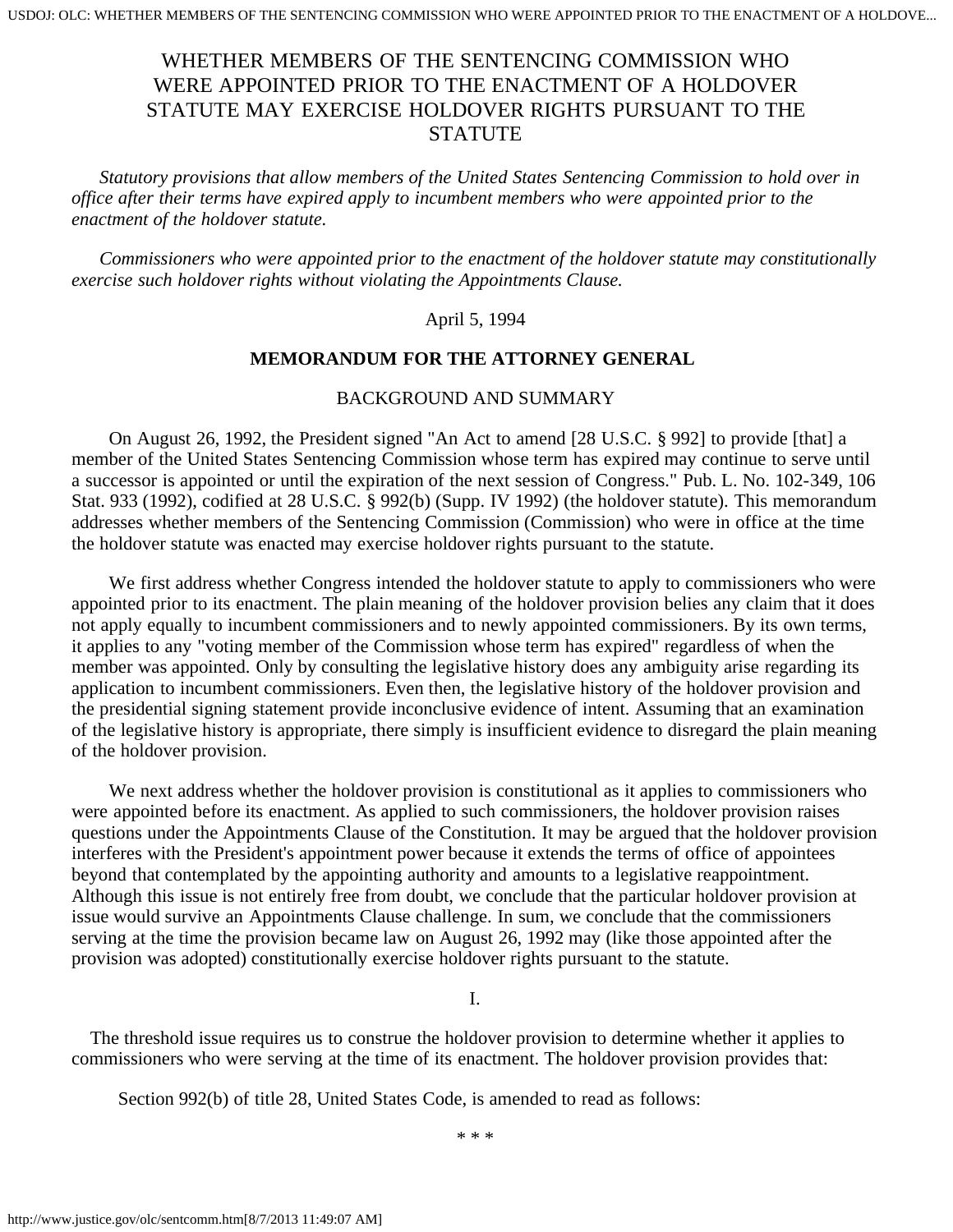"(2) A voting member of the Commission whose term has expired may continue to serve until the earlier of--

"(A) the date on which a successor has taken office; or

"(B) the date on which the Congress adjourns sine die to end the session of Congress that commences after the date on which the member's term expired."

Pub. L. No. 102-349. The text of the holdover provision does not distinguish between commissioners appointed before or after its enactment. By its own terms, it applies to any "voting member of the Commission whose term has expired" without reference to when the member was appointed. Although the text of the holdover provision contains no language either raising or addressing the question of whether it applies to a commissioner who was serving at the time of its passage, such a commissioner is a "voting member of the Commission" and one "whose term has expired," and thus is unquestionably within the plain meaning of the terms of the holdover statute.

 The Supreme Court has instructed that "[t]he plain meaning of legislation should be conclusive, except in the 'rare cases [in which] the literal application of a statute will produce a result demonstrably at odds with the intentions of its drafters.'" United States v. Ron Pair Enterprises, Inc., 489 U.S. 235, 242 (1989) (second set of brackets in original) (quoting Griffin v. Oceanic Contractors, Inc., 458 U.S. 564, 571 (1982)). See also INS v. Cardoza-Fonseca, 480 U.S. 421, 432 and n.12 (1987) (where "the plain language of [the] statute appears to settle the question . . . we look to the legislative history to determine only whether there is 'clearly expressed legislative intention' contrary to that language, which would require us to question the strong presumption that Congress expresses its intent through the language it chooses"). In his signing statement, President Bush cited a portion of the legislative history of the holdover provision and rejected the plain reading of the statute. See infra. After examining the legislative history of the holdover provision, we conclude that President Bush was mistaken in his statement about its legislative history and that a careful reading of the legislative history as a whole provides no support for rejecting the plain meaning of the statute.

 The legislative history of the holdover statute contains, at most, some ambiguous evidence of congressional intent. The text of the holdover provision is contained in the only section of the statute. When the bill was introduced in the Senate, it also contained a second section that provided:

### Sec. 2. EXTENSION OF TERMS OF PRESENT MEMBERS OF THE COMMISSION

The amendment to [28 U.S.C. § 992(b)] contained in section 1 of this Act shall apply to the term of any voting member of the Commission whose term expires on October 31, 1991.

S. 1963, 102d Cong., 2d Sess. § 2 (Nov. 13, 1991). The same provision was contained in the bill when it was reported out of committee. S. 1963, 102d Cong., 2d Sess. § 2 (Jan. 31 (legislative day Jan. 30) 1992) (Committee discharged). On January 31, 1992, Senate Majority Leader Mitchell sought and received unanimous consent to consider passage of the bill immediately. 138 Cong. Rec. S816-17 (daily ed. Jan. 31, 1992). At that date, the event specified in section two (the expiration of two commissioners' terms on October 31, 1991) had already occurred. Rather than alter section two, an amendment was offered on behalf of the bill's sponsors, the Chairman and Ranking Minority Member of the Judiciary Committee, to strike section two of the bill entirely. Id. Without any discussion, the amendment striking section two was approved (by unanimous consent) and then the bill as amended was passed by unanimous consent. Id.

 The Senate's decision to strike all of section two rather than to amend it to cover other sitting commissioners is subject to different interpretations. Based on the future verb tense "expires" rather than the past tense "expired" in draft section two, it can be inferred that the sponsors of S. 1963 originally hoped to introduce and pass the bill prior to October 31, 1991. It could be argued that the sponsors thought that it was important to provide in the text that the holdover provisions in section one applied to these commissioners whose terms would soon expire because they believed that section one, in and of itself,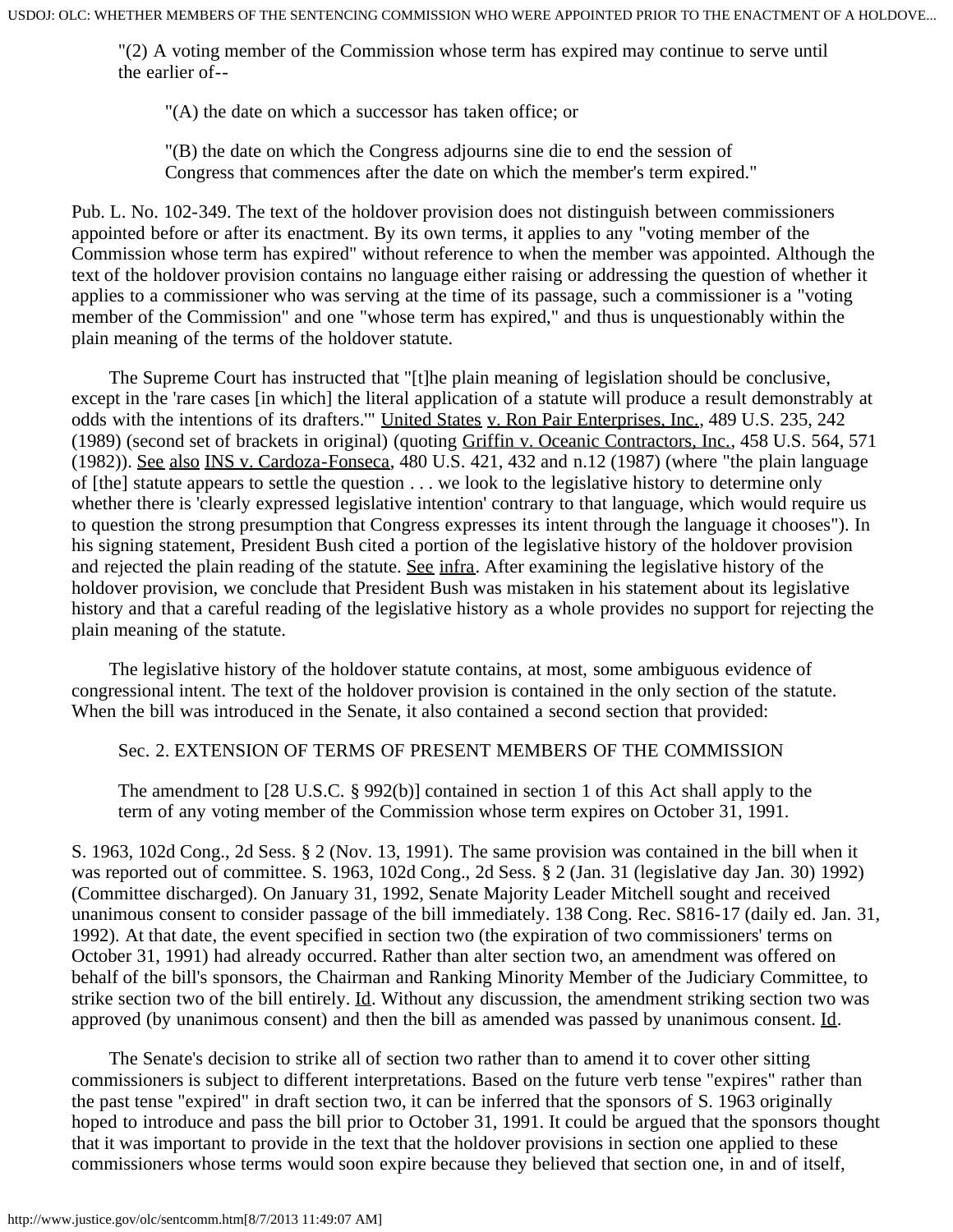might not apply to commissioners who were then serving on the Commission. If that were the case, however, it seems curious that they would want to grant holdover rights only to the commissioners whose terms expired in October of 1991 and not to any of the other incumbent commissioners. It is also possible that at the time the Senate deleted section two, it simply realized that it could do nothing for the commissioners whose terms had already expired but that it assumed section 1 would apply to all of the then incumbent commissioners whose terms of office had not yet expired. These conflicting arguments based on the Senate's deletion of section 2 are difficult to reconcile, which suggests that placing much reliance on them is not warranted.

 President Bush, however, appears to have misinterpreted the Senate's action in deleting section 2. President Bush's signing statement states that:

 Today I am signing into law S. 1963, which permits Members of the United States Sentencing Commission whose terms have expired to continue to serve until either a successor takes office or the next session of the Congress ends.

 The legislation does not specify whether it would apply to the current Members of the Commission. Were the Act read to apply to the current Members, it would appear to violate the Appointments Clause of the Constitution by, in effect, permitting the Members to extend the terms of the office to which they were appointed by the President and confirmed by the Senate. Accordingly, I sign this legislation based on my understanding that it applies only to appointments made after the date of enactment of the Act, so as not to infringe on my constitutional appointment authority. This is in keeping with the well-settled obligation to construe ambiguous statutory provisions to avoid constitutional questions.

 I note that this interpretation of the Act is supported by the fact that the Senate deleted from the Act a provision that would have expressly applied it to current Members of the Commission.

Statement of President George Bush Upon Signing S. 1963, 28 Weekly Comp. of Pres. Doc. 1515 (August 31, 1992), reprinted in 1992 U.S.C.C.A.N. 829-1 (emphasis added).

 There are two problems with giving much weight to President Bush's signing statement. In general, the use of presidential signing statements by the courts and others as evidence of legislative history and the weight to be given such evidence -- if it is to be given any weight at all -- is controversial. See "Memorandum for Bernard N. Nussbaum, Counsel to the President, Regarding Presidential Signing Statements," from Walter Dellinger, Assistant Attorney General, Office of Legal Counsel 5-7 (Nov. 3, 1993) (discussing arguments for and against such use of presidential signing statements). Moreover, we believe President Bush's signing statement quoted above is subject to even less weight than is normally appropriate because it is based on a misreading of the legislative history. It simply is not true "that the Senate deleted from the Act a provision that would have expressly applied it to [then] current Members of the Commission." The deleted section only applied to commissioners whose terms had already expired when the section was deleted; it did not apply to those then serving as commissioners whose terms would expire after enactment of the law. That fact makes the inference drawn by President Bush questionable.

 Two other statements of congressional intent are contained in the House report on S. 1963. H.R. Rep. No. 102-827, 102d Cong., 2d Sess. 3 (Aug. 10, 1992). The section-by-section analysis describes the effect of the holdover statute:

Section 1 of S. 1963 (the bill's only section) amends 28 U.S.C. 992(b) to provide for a voting member of the United States Sentencing Commission whose term has expired to continue to serve beyond the expiration date until a successor has taken office or until the end of [Congress's next] session . . . . No distinctions between types of voting members is intended; this provision is intended to apply to all voting member of the Sentencing Commission, including those appointed to fill a vacancy that occurs before the expiration of the term. In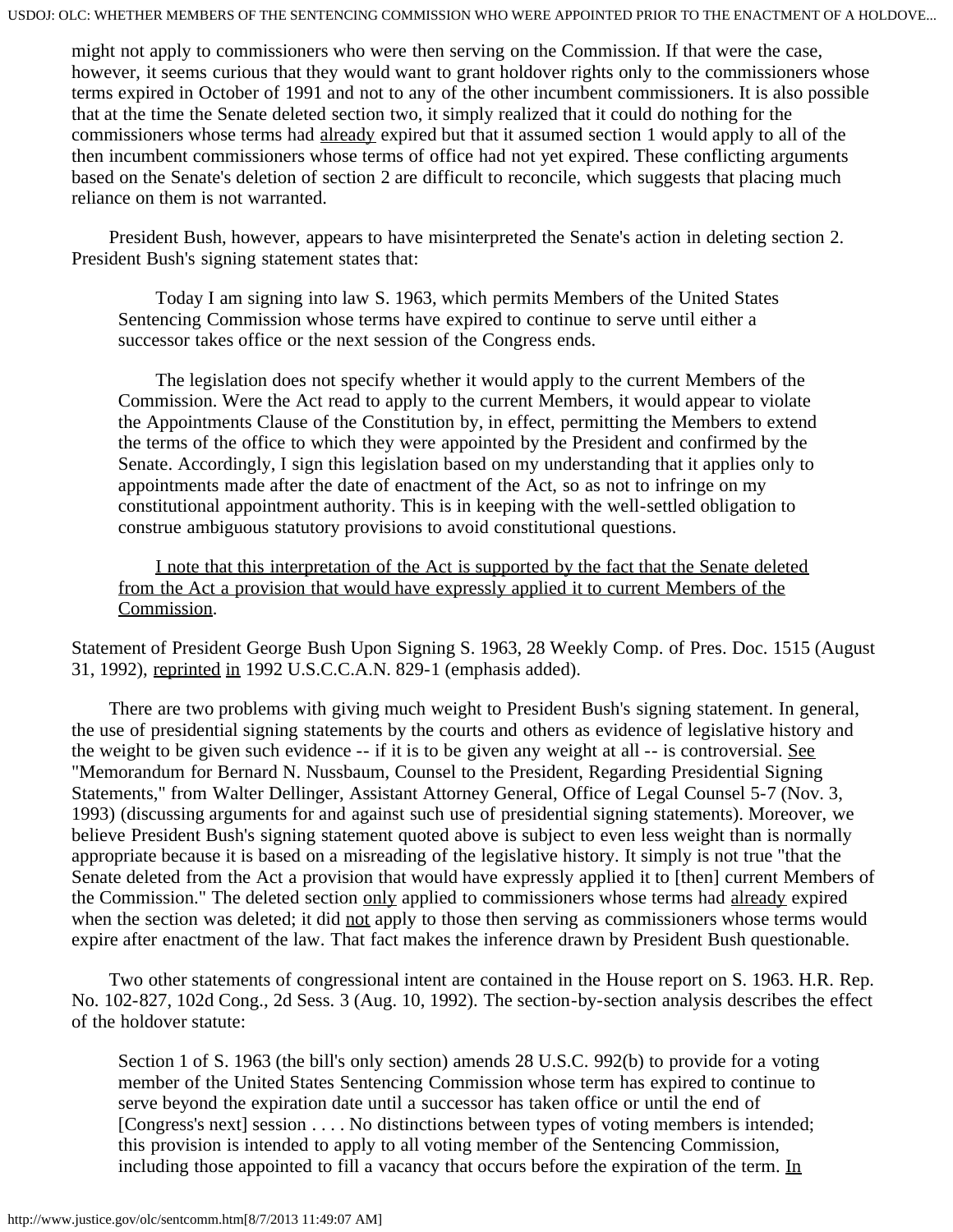#### addition, the section is intended to have prospective application only.

Id. (emphasis added). The underlined language of the House report is also ambiguous. One possible meaning of "prospective application only" is that the holdover statute would apply to commissioners who were appointed to serve on the Commission in the future but not to commissioners who were already serving on the Commission. Another possible meaning of "prospective application only" is that the holdover statute could not be invoked by a commissioner whose term had already expired, i.e., the commissioners whose terms had expired in October of 1991. This second proposition is obviously true. If a commissioner's presidential commission had expired, nothing short of a renomination, reconfirmation, and reappointment consistent with the Appointments Clause would allow the former commissioner to serve again on the Commission. Thus, this statement in the House Report, which is subject to two reasonable but different interpretations, is to no avail in resolving the interpretive question.

 There is some unambiguous evidence in the legislative history to support the plain meaning of the holdover provision. The congressional purpose in passing the holdover statute, as expressed in floor statements and the House Report, would apply equally to sitting commissioners and future members of the Commission.<sup>(1)</sup> The House Report explained that the problem of vacancies on the Commission was exacerbated by "the requirement that sentencing guidelines be promulgated or amended with the support of at least four of the seven authorized voting members of the Commission. Consequently, whenever there is less than a full complement of sentencing commissioners, the work of the Commission may be impaired." H.R. Rep. No. 827 at 2. The House Report also related that:

On October 31, 1991, the terms of three voting members of the Commission expired with no successors having been nominated. Two of these terms remain unfilled at the time of the writing of this report -- more than eight months later. \* \* \* In 1989-90, the Commission was forced to operate approximately seven months with only four voting members. \* \* \* This legislation is necessary to ensure that this situation is not repeated whenever commissioners' terms expire in the future.

#### Id. (emphasis added).

 The situation that Congress was attempting to prevent would exist now if the holdover statute did not apply to commissioners who were appointed prior to the statute's enactment. For this reason, we believe the legislative history of the holdover provision, on balance, reinforces the plain meaning of the statute. At worst, the legislative history is ambiguous regarding whether Congress intended the holdover statute to apply to commissioners who were appointed before it was passed. It is simply not conclusive enough to reject the plain meaning of the statute.

 We do not believe that "the well-settled obligation to construe ambiguous statutory provisions to avoid constitutional questions," to which President Bush referred in his signing statement, is to the contrary. We may not avoid all constitutional questions whenever a statutory ambiguity exists. The Supreme Court has instructed instead that statutes should be read, when fairly possible, to avoid grave and doubtful constitutional questions. See Rust v. Sullivan, 111 S. Ct. 1759, 1771 (1991) ("[a] statute must be construed, if fairly possible, so as to avoid not only the conclusion that it is unconstitutional but also grave doubts upon that score") (quoting United States v. Jin Fuey Moy, 241 U.S. 394, 401 (1916)). To begin with, we are not convinced that the interpretation of the statute in President Bush's signing statement is "fairly possible." This is because such an interpretation would violate another canon of construction, the plain meaning rule, and was based on an erroneous reading of the legislative history.

Moreover, to satisfy the canon of construction articulated in Rust, one interpretation of the statute must be necessary to avoid a "grave and doubtful constitutional question[]." Rust, 111 S. Ct. at 1771 (quoting United States v. Delaware and Hudson Co., 213 U.S. 366, 408 (1909)). The Supreme Court has explained that although this canon is followed "out of respect for Congress, which [is presumed to] legislate[] in the light of [its] constitutional limitations, . . . avoidance of a difficulty will not be pressed to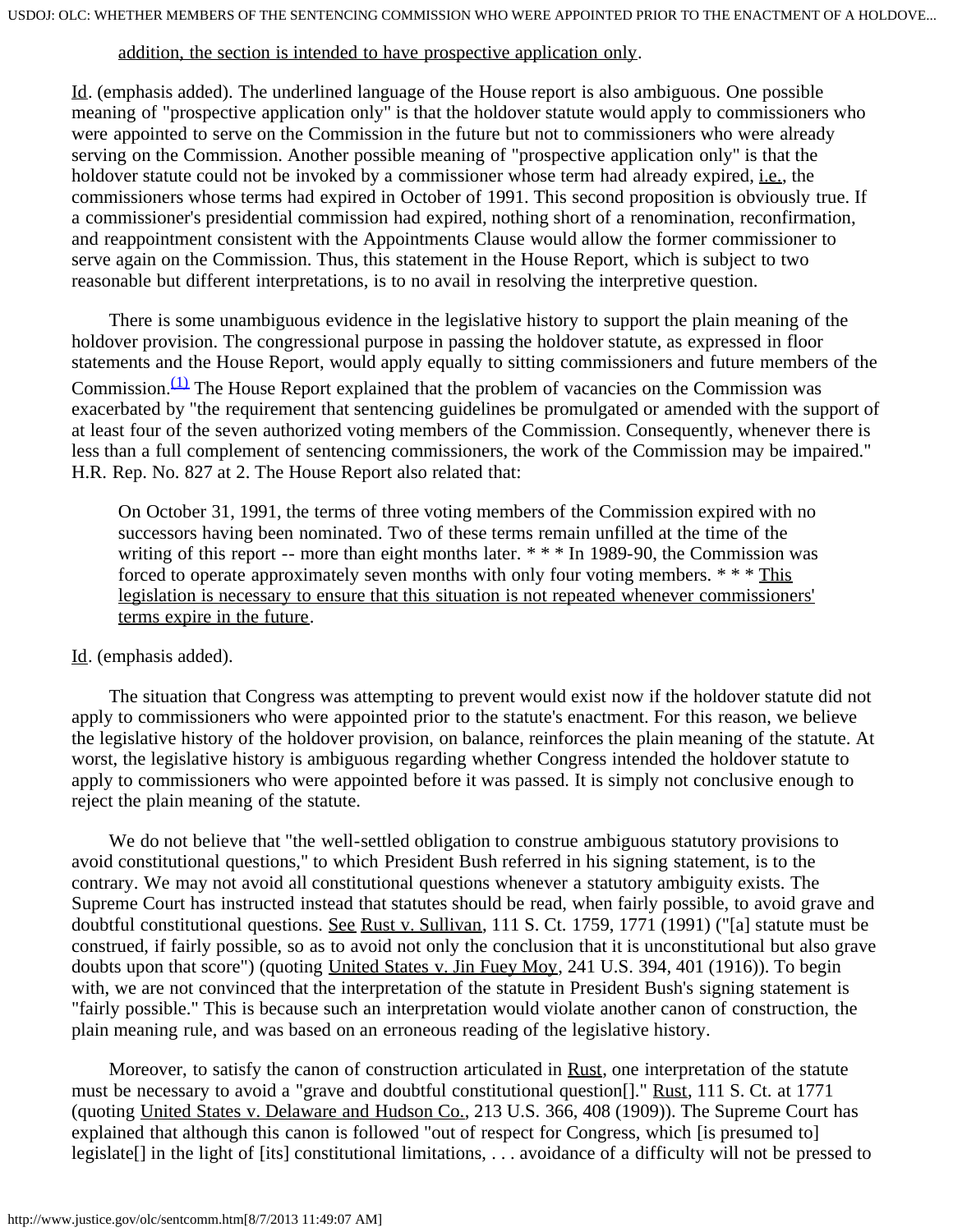the point of disingenuous evasion." Id. (quoting Moore Ice Cream Co. v. Rose, 289 U.S. 373, 379 (1933)). In Rust, for example, the Court concluded that the constitutional questions were not so doubtful that it should read the statute as precluding the questions. Id. As we explain in part II, we do not believe that the constitutional question is so grave and doubtful that we should evade answering it.

 We conclude that the holdover provision does apply to commissioners who were appointed prior to its enactment. By its own terms, the text of the holdover provision applies to any "voting member of the Commission whose term has expired," regardless of when the member of the Commission was appointed. We also find support for this interpretation in the legislative history of the holdover provision. Although the legislative history contains some ambiguous evidence of legislative intent, we simply cannot say that it is sufficient to reject the plain meaning of the statute.

II.

 We next address whether the application of the holdover provision to commissioners who were appointed before its enactment violates the Appointments Clause. The Appointments Clause provides that the President "shall nominate, and by and with the Advice and Consent of the Senate shall appoint . . . [principal] Officers of the United States." U.S. Const., art. II, § 2, cl. 2. It further provides that "the Congress may by Law vest the Appointment of such inferior Officers, as they think proper, in the President alone, in the Courts of Law, or in the Heads of Departments." Id. The Commission is "an independent commission in the judicial branch of the United States." 28 U.S.C. § 991(a) (1988). See also Mistretta v. United States, 488 U.S. 361, 368, 384-94 (1989). The Commission's seven voting members are appointed by the President "by and with the advice and consent of the Senate." § 991(a).

 The Appointments Clause by its terms and its structure prohibits Congress from itself exercising the power to appoint "Officers of the United States." See Buckley v. Valeo, 424 U.S. 1, 126-28, 139 (1976) (per curiam). The text and structure of the Constitution reflect a deliberate constitutional choice to deny to the legislature the power to select the individuals who exercise significant governing authority as (nonlegislative) officers of the federal government. See Buckley, 424 U.S. at 128-131 (reviewing the debates in the Philadelphia convention). That choice can be set at naught either by legislation overtly vesting in Congress the power of appointment or by statutes that functionally enable Congressional exercise of a power to appoint. This latter concern arises most pointedly in connection with statutes that attempt to extend the fixed tenure of an officer with a set term, thus denying the President the power he would otherwise have to reappoint the officer or select someone else.

 In 1951, for example, the President requested the Justice Department's views on the validity of a statute extending the terms of the members of a commission: according to the original legislation creating the commission, the terms were to expire in June 1951, but prior to that date Congress amended the legislation to extend the commissioners' tenure to August 1952. Acting Attorney General Perlman advised the President that while he did not think "there can be any question as to the power of the Congress to extend the terms of offices which it has created," that legislative power was subject "to the President's constitutional power of appointment and removal." "Displaced Persons Commission -- Terms of Members," 41 Op. Att'y Gen. 88, 90 (1951). However, because the legislation did not attempt to restrict the President's authority to remove the commissioners at will, it was constitutionally harmless: the President remained free to exercise his appointment power simply by removing the incumbents from office. Id. ("As so construed, the [extension legislation] presents no constitutional difficulties").<sup>[\(2\)](#page-8-1)</sup> See also "Pension Agents and Agencies," 14 Op. Att'y Gen. 147 (1872) (discussing the President's power to remove officer serving a term extended by statute).

 We think that the Department's 1951 opinion adopted the correct approach to this issue: while the power to lengthen the tenure of an incumbent officer is incident to Congress's general power to create, determine the duties of, and abolish offices,  $\frac{(3)}{(2)}$  $\frac{(3)}{(2)}$  $\frac{(3)}{(2)}$  that power cannot legitimately be employed to produce a result that is, practically speaking, a congressional reappointment to office or a removal from office. This problem is not presented where a statutory change in the term of office is applied to subsequent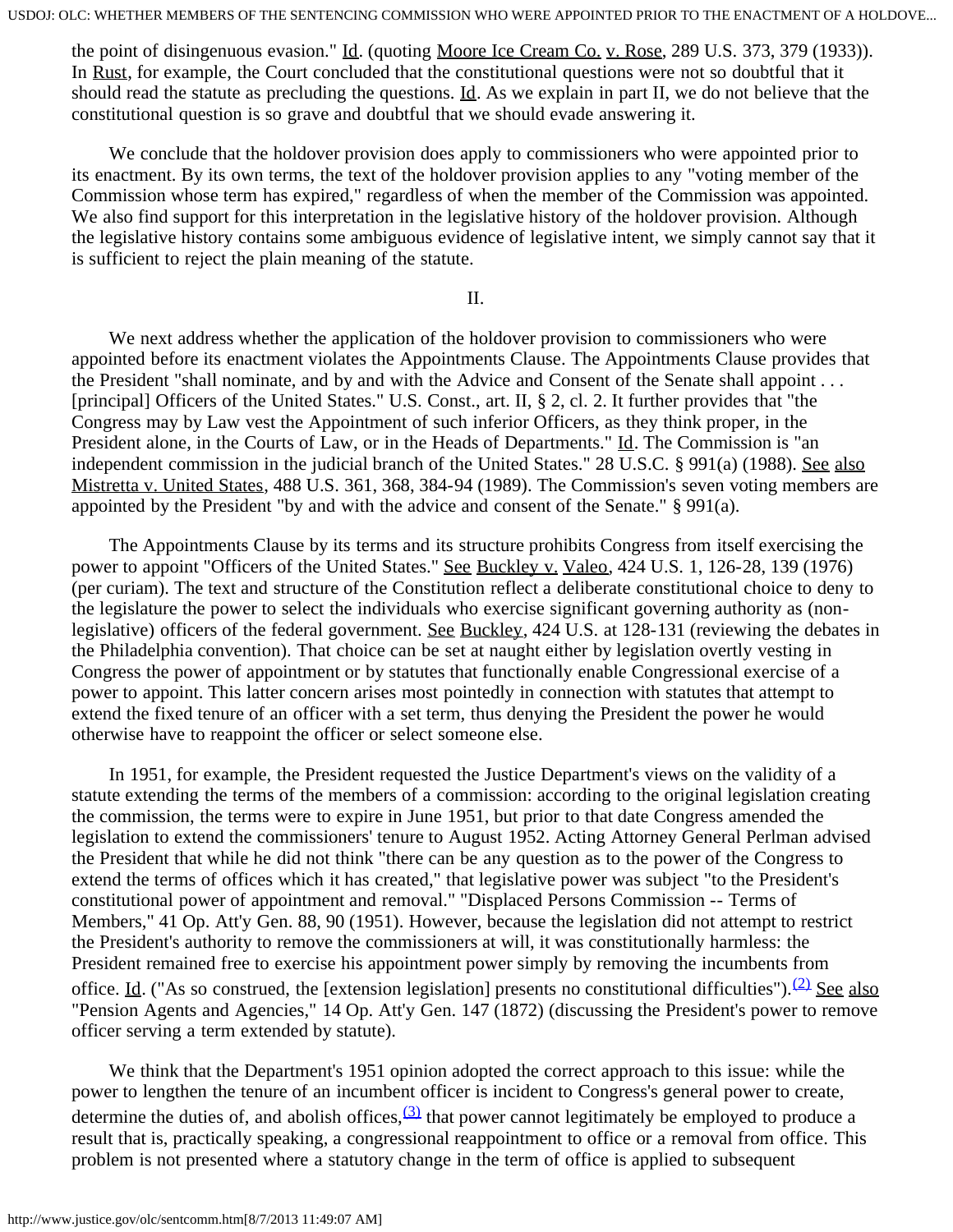appointees, for the appointing authority in the latter case appoints to an office that includes the potential for holdover as one of its attributes. Where a statutory change in the term of office is applied to incumbent officers, however, we must analyze the statute to determine whether it amounts to a legislative exercise of the executive's appointment powers.

 The situation presented by the holdover statute at issue is on a continuum between legislation that we would view as non-objectionable and legislation we would view as constitutionally questionable. On one end of the continuum is a statute that extends the terms of officers whose appointment is vested in the President alone and who serve at the will and pleasure of the President. The extension of these officers' terms does not interfere with the appointing authority's (here, the President's) power to terminate or reappoint a given officer. Such legislation adjusts the interval at which the President must either make another appointment or face a vacancy, but does not infringe the appointment power. The President can terminate and replace the person who is serving in the office at any time, notwithstanding the term extension. Approaching the other end of the continuum is a statute that lengthens the fixed terms of officials who can be removed only for cause, thus depriving the appointing authority of the opportunity to reappoint the incumbent or to chose someone else. In sum, the extension of tenure of officers serving at will raises no Appointments Clause problem, but lengthening the term of an officer who may be removed only for cause is constitutionally questionable. $\frac{(4)}{4}$  $\frac{(4)}{4}$  $\frac{(4)}{4}$ 

 However, this conclusion, which we think sound in principle, has been partly rejected, at least in one context, by the courts. Congress's extension of the tenure of bankruptcy judges (who can be removed only for cause) in the Bankruptcy Amendments and Federal Judgeship Act of 1954 has been sustained repeatedly against constitutional challenge. The leading case, In re Benny, 812 F.2d 1133 (9th Cir. 1987), held that a statutory extension of tenure "becomes similar to an appointment" *only* "when it extends the office for a very long time." Id. at 1141. See also In re Investment Bankers, 4 F.3d 1556, 1562, 1563 (10th Cir. 1993) ("Although plausible arguments can be raised in response to the reasoning adopted by the Benny court, we are ultimately persuaded that this reasoning is correct;" noting that the Appointments Clause challenge "has been rejected by every court that has considered it"); Matter of Koerner, 800 F.2d 1358, 1366-67 (5th Cir. 1986) ("Congress has the constitutional power to make reasonable changes in the duties of any office it creates, including shortening or lengthening the term of service. . . . Under the limited circumstances of this case, . . . the action of Congress was a constitutionally reasonable change in the term of an existing office") (citations omitted). Although we are not persuaded by Benny's reasoning, we must acknowledge that the courts may follow <u>Benny's</u> conclusion in analogous situations.<sup>[\(5\)](#page-8-4)</sup> In light of the fact that Benny does not rule out an Appointments Clause objection to legislation giving tenure for extraordinary long terms to incumbent officers removable only for cause, we believe that a short term holdover provision is likely to be upheld by the courts.

 As we explained above, the holdover statute at issue is, constitutionally, somewhere in between the situations we believe represent the two extremes. Although the voting members of the Commission do have tenure protection and new members of the Commission must receive the advice and consent of the Senate before they are appointed, the secured or "guaranteed" terms of office of hold-over members are not being lengthened. The holdover provision simply allows them to continue to serve in office after their terms have expired until the earlier of two events: "(A) the date on which a successor has taken office; or (B) the date on which the Congress adjourns sine die to end the session of Congress that commences after the date on which the member's term expired."

 We must determine whether this change in the incumbent commissioners' service effectively frustrates the President's appointment power or confers on the Legislature a reappointment power (albeit for a short period of time). As to the first issue, the President's formal appointment power is not affected in the least. He may nominate whomever he wants at precisely the same time as he could before, presumably in advance of the expiration of the term he is seeking to fill. Moreover, it is not even clear that the effect of the holdover provision is to limit the discretion of the Executive, since it gives the President the option of retaining the holdover officer until he chooses to nominate a successor. In short, it is not clear whether the appointing authority's power is augmented or diminished by a holdover statute that applies to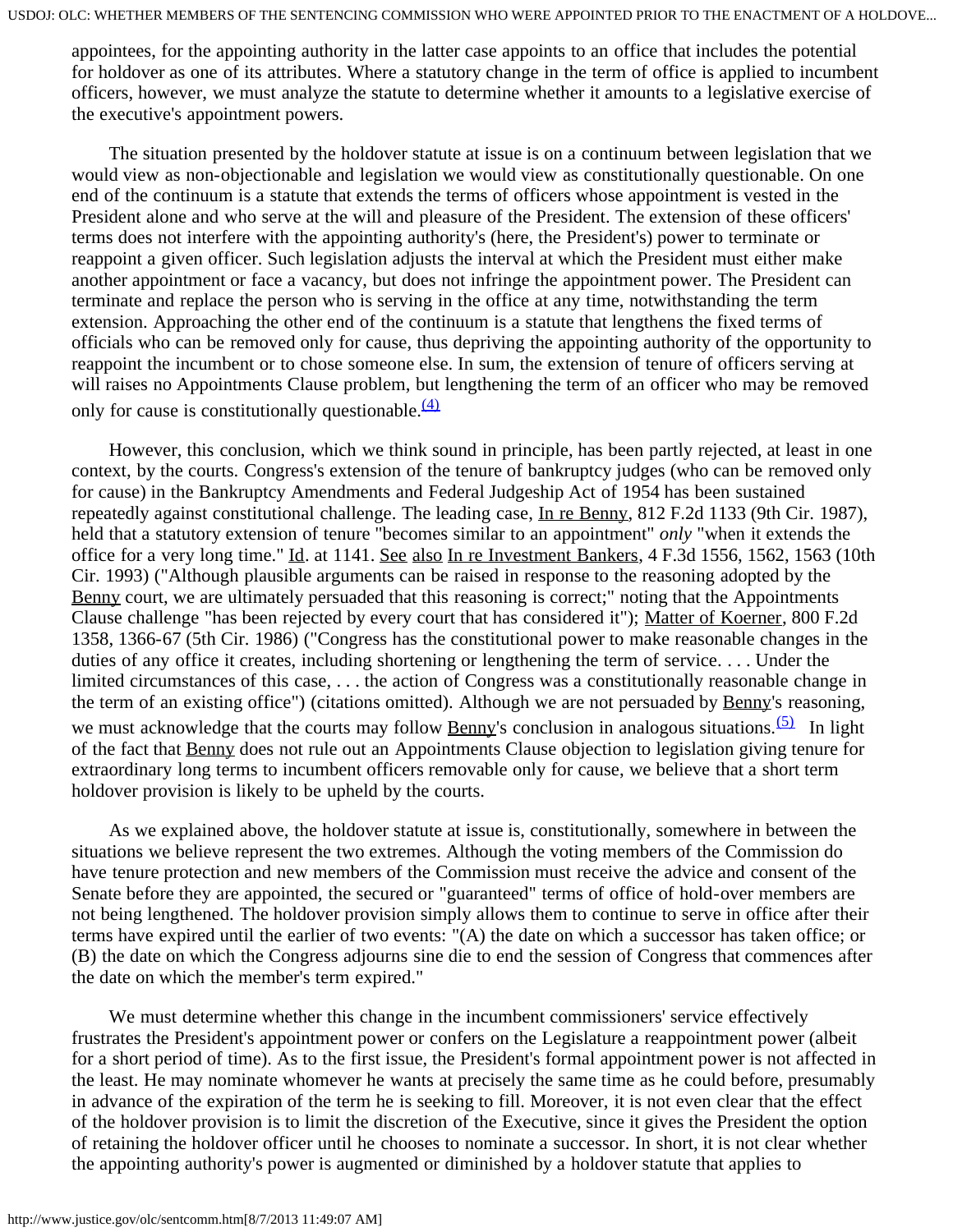incumbent office holders. See FEC v. NRA Political Victory Fund, 6 F.3d 821, 824-25 (D.C. Cir. 1993) (holding that the NRA's challenge to the alleged restriction on the President's appointment power to select more than three commissioners from one party is not justiciable because "it is impossible to determine in this case whether the statute actually limited the President's appointment power[;] . . . we cannot assume [] that the President wished to appoint more than three members of one party").

 The only problematic effect we see that the holdover statute could have on the President's power of appointment is that the Senate might be less inclined to act on a nomination for bureaucratic or institutional reasons, such as a less pressing need to act on a nomination where there is a holdover, or for political or inter-branch advantage. But all of these reasons for Senatorial inaction are present for commissioners who are appointed after the holdover statute is enacted, and there can be no reasonable argument that the holdover statute as applied to subsequent appointees is unconstitutional. It is simply not persuasive to argue that the President's appointment power is effectively frustrated when incumbent commissioners hold over but not when subsequent commissioners hold over.

 With regard to Congress, we must still consider whether the application of a holdover provision to incumbent officer holders with tenure protection amounts to a legislative designation or legislative reappointment. Once again, there is no legislative reappointment in granting future appointees holdover rights because when the President makes a future appointment the holdover provision simply defines one of the attributes of the office to which the appointment is made. However, in his concurrence in Benny, Judge Norris argued that the problem with extending the terms of incumbents lies in the fact that Congress can review the track record of the incumbents and manipulate the tenure of officials it likes and dislikes. 812 F.2d at 1143-44. As Judge Norris argued in the context of extending the fixed term of bankruptcy judges:

Congress can dictate with certainty who occupies an office by extending the terms of known incumbents. . . . By extending the terms of known incumbents, Congress can guarantee that its choices will continue to serve for as long as Congress wishes, unless the officers can be removed. Thus, congressional extension can effectively block the exercise of appointing power by the only officials constitutionally authorized to exercise it--officials of the other branches of government. Selective exercise of this extension power could prove to be a potent political weapon. For example, if Congress wished to prevent the executive or judicial branch from filling an office about to become vacant with an appointee unfavorable to the prevailing congressional majority party, it could simply extend the incumbent's term until a more favorable group of officials took control of either the executive or judicial branch. \* \* \* In effect, extension statutes allow Congress to arrogate to itself one of the powers of appointment--the power of reappointment. Indeed, it is hard to see any distinction between the congressional extension at issue here and a statute expressly authorizing congressional reappointment of incumbents.

## Id. (emphasis in original).

 Judge Norris was in the minority in Benny, and furthermore, there are several important differences between the extension statute he was considering and the holdover statute we are considering. For Congress to extend the tenure of a known incumbent by means of a holdover statute beyond that desired by the President, Congress not only would have to pass a holdover statute, over the President's veto if necessary, but the Senate would also have to cooperate in refusing to confirm the President's subsequent nominee. Such bad faith concerted action is too speculative and hypothetical a basis to support a claim of unconstitutionality. Cf. NRA Political Victory Fund, 6 F.3d at 824-25 (holding not justiciable the NRA's separation of powers claim that the President would have appointed other commissioners but for the political party restriction in the statute).

 There are two other important limitations on the Congress's power to frustrate the President's appointment power by means of this holdover statute. One limitation is that the office probably is vacant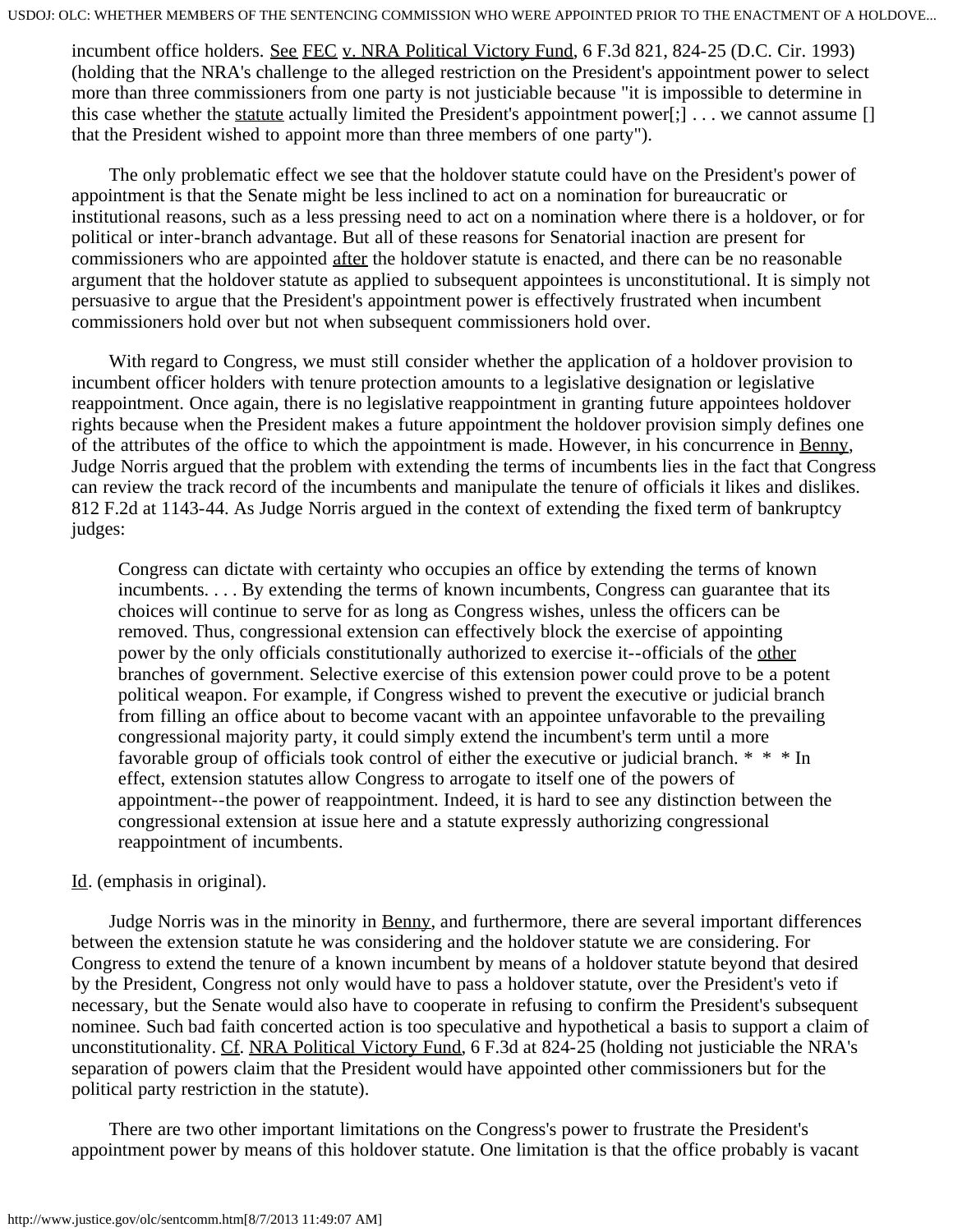for Recess Appointments Clause purposes, and the President probably would be able to make a recess appointment to fill the position whenever the Senate is in recess for the requisite length of time.  $60 \text{ SecU.S.}$ Const., art. II, § 2, cl. 3 ("The President shall have Power to fill up all Vacancies that may happen during the Recess of the Senate, by granting Commissions which shall expire at the End of their next Session."). The Department of Justice has long interpreted the term "Recess of the Senate" to include intrasession recesses if they are of substantial length.<sup>(7)</sup> There usually is a recess of the Senate of sufficient length to satisfy the constitutional standard in August and December of each year.

 The Sentencing Commission holdover statute, moreover, contains its own time limit. In Benny, the Ninth Circuit held that the an extension of term of short duration did not constitute a congressional appointment:

Congress'[s] power to extend prospectively terms of office can be implied from its power to add to the duties of an office other duties that are germane to its original duties. Shoemaker v. United States, 147 U.S. 282, 300-01 (1893). Logically, the only point at which a prospective extension of term of office becomes similar to an appointment is when it extends the office for a very long time. . . . [A] short extension, like the one at issue here [as much as a six year extension, does not prevent<sup>[]</sup> those who have the appointment power from exercising that power.

812 F.2d at 1141 (parallel citation omitted). Judge Norris disputed the short/long distinction and the majority's reliance on Shoemaker. He argued that:

The congressional power to expand the duties of an existing office is subject to a reasonable and relatively clear limitation: Congress may not devolve upon an officeholder responsibilities which are not germane to his existing duties. [citing Shoemaker] When Congress merely adds duties to an office that are germane to the officeholder's existing duties, Congress has simply expanded the power of an official in the field and for a period of time in which a valid appointing authority has already entrusted him to act. The interference with the appointing authority's choice of personnel is marginal. By contrast, it is apparent from reading the majority opinion that there is no principled or coherent limitation on the power to extend an incumbent's term of office. \* \* \* I fail to see how a line can be drawn between "short" and "long" extensions on any principled basis. The same constitutional evil the majority finds inherent in "long" extensions . . . is also present with short extensions. It is merely present for a shorter period of time.

Id. at 1145 (emphasis in original).

 Although we are not prepared to articulate the precise line at which an extension would effect a congressional appointment, we do not share Judge Norris's skepticism either. In contrast to the hypothetical cases Judge Norris writes about where there is no "principled or coherent limitation" on extending the term of office, there is a "reasonable and relatively clear limitation" in the Sentencing Commission holdover statute. In fact, we think that the time limit in the Sentencing Commission holdover statute serves the same function, and is a close proxy for, "germaneness" as that concept is used when Congress expands the duties of an existing office. If the "interference with the appointing authority's choice of personnel is marginal" where additional but germane duties are added, we do not see any reason why the interference is greater, at least in a constitutional sense, for holdover provisions of short duration. We do not need to address the precise point at which an extension becomes impermissibly long, because we are satisfied that the time limit chosen by Congress in the Sentencing Commission holdover statute is shorter than the time limit in Bennyand comes with a venerable pedigree. The time limit in the holdover provision at issue is almost identical to the one in the Recess Appointments Clause. The Framers provided that the President alone could fill vacancies in principal offices for this length of time without receiving the advice of the Senate. In other words, they decided that keeping the government running for this length of time was more important than adhering to the formalities of the Appointments Clause. We conclude that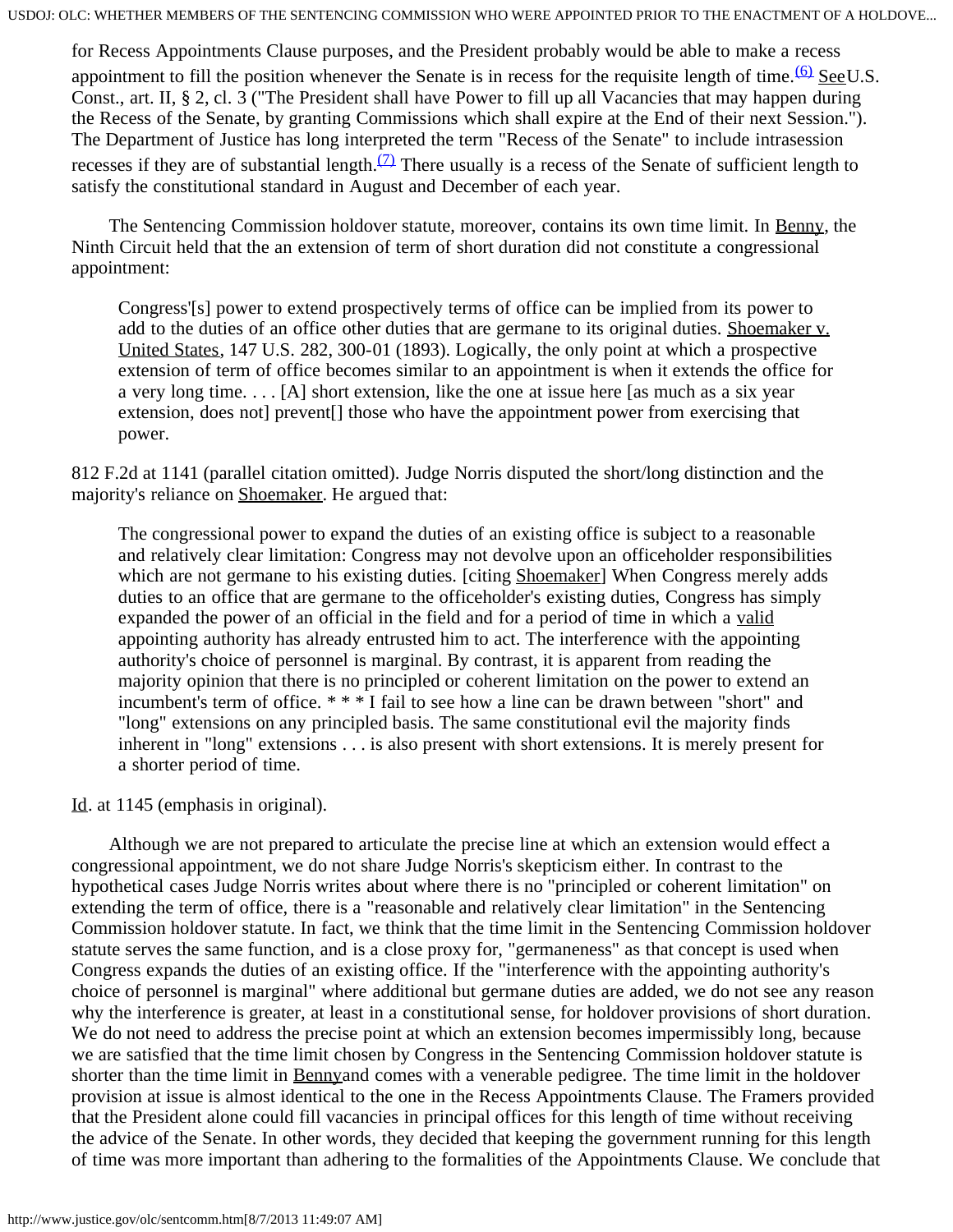this time limit is also a reasonable length within which Congress may by law keep independent agencies running until the appointing authority fills the position at issue. $\frac{(8)}{8}$  $\frac{(8)}{8}$  $\frac{(8)}{8}$ 

## III.

 In summary, we conclude that the holdover statute applies to the members of the Commission who were appointed prior to its enactment. We also conclude that such commissioners may hold over without violating the Appointments Clause, because the President remains free to appoint a successor who, upon confirmation, would displace the holdover and because there is a reasonable limit to the period during which they can serve as holdover commissioners.

Walter Dellinger

## Assistant Attorney General

<span id="page-8-0"></span> $1$ See H. R. Rep. No. 827 at 2-3; 138 Cong. Rec. H7990-91 (daily ed. Aug. 11, 1992) (statements of Reps. Schumer and Sensenbrenner).

<span id="page-8-1"></span><sup>2</sup>Cf. In re Benny, 812 F.2d 1133, 1142-43 (9th Cir. 1987) (Norris, J., concurring in the judgment): "[T]he Appointments Clause precludes Congress from extending the terms of incumbent officeholders. I am simply unable to see any principled distinction between congressional extensions of terms of the incumbents and more traditional forms of congressional appointments. Both implicate the identical constitutional evil -- congressional selection of the individuals filling nonlegislative offices."

<span id="page-8-2"></span><sup>3</sup>See Crenshaw v. United States, 134 U.S. 99 (1890); "Civil Service Retirement Act -- Postmasters --Automatic Separation From the Service," 35 Op. Att'y Gen. 309, 314 (1927): "If, as stated in [Embry v. United States, 100 U.S. 680 (1879)], Congress may at any time add to or take from compensation fixed, it may also, it would seem, by analogy, at any time shorten or lengthen a term of office."

<span id="page-8-3"></span><sup>4</sup>In 1987, this Office opined that legislation extending the terms of the certain members of the United States Parole Commission was an unconstitutional interference with the President's appointments power. See "Reappointment of United States Parole Commissioners," 11 Op. O.L.C. 135 (1987). If, as we think likely under the rule of Wiener v. United States, 357 U.S. 349 (1958), the Commissioners were removable only for cause, that conclusion was consistent with the earlier views of the Attorneys General, which we believe are sound. However, the analysis in the opinion suggests that the extension legislation was invalid *because* the Commissioners were "purely Executive officers," id. at 352, removable (presumably) by the President at will, a line of reasoning with which we disagree. The opinion might be read to suggest that extension legislation concerning officers removable only for cause is *not* unconstitutional. That conclusion may be dictated by judicial precedent, see infra, but the reasoning would be contrary to our view of the better interpretation of the Appointments Clause.

<span id="page-8-4"></span> ${}^{5}$ Benny stated that Wiener v. United States, 357 U.S. 349 (1958), implicitly rejected any Appointments Clause problem with term-extension legislation, but that overreads the decision. The date on which the President removed the plaintiff in Wiener from office was in fact *within* the term of office for which the plaintiff was originally appointed, although part of the backpay the plaintiff ultimately recovered was for a period after his original term would have expired. See id. at 350-51 (the term should have expired on March 1, 1954 as the law stood at the time plaintiff was appointed; the President removed plaintiff on December 10, 1953; plaintiff recovered backpay for four months after March 1, 1954 under a postappointment extension of term). The additional Supreme Court cases that Benny and other courts have cited are distinguishable. See, e.g., Benny, 812 F.2d at 1141 (citing Shoemaker v. United States, 147 U.S. 282 (1893), which upheld legislation imposing additional duties on an officer); In re Tom Carter Enters., 44 B.R. 605, 607 (Bankr. C.D. Cal. 1984) (citing Shoemaker and cases dealing with issues under the Contracts Clause and the Philippine Organic Act). Benny also pointed out that the First Congress twice